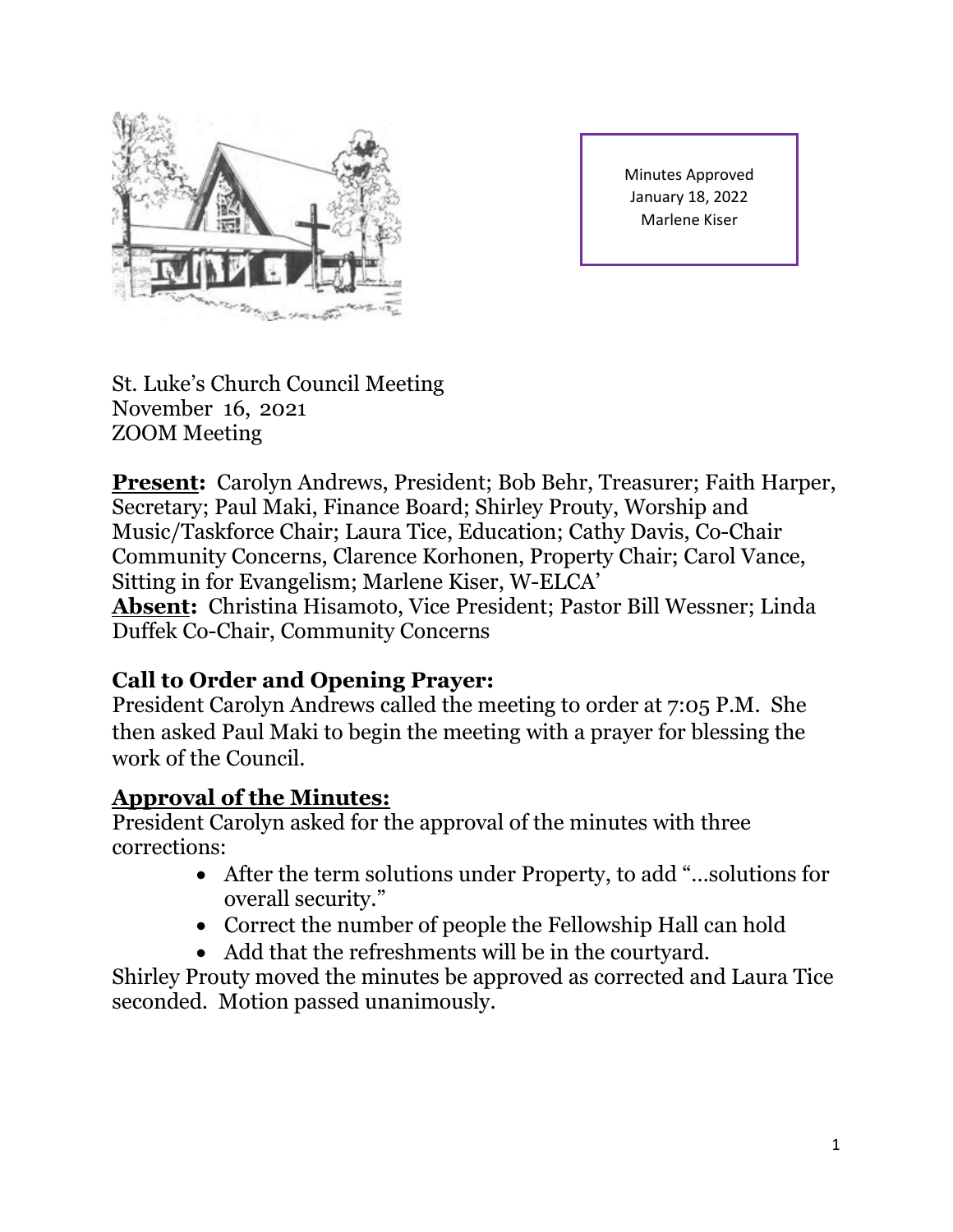#### **Reports on File:**

#### Finance: Treasurer's Report/Special Funds

The report has been emailed to Council.

Treasurer Bob Behr summarized the report in that the St. Luke's is below budget for most items. The Voting Center gave \$1,100 for use of space for the special election which helped for the month. However, the church is \$4,700 on the "wrong" side of the ledger. We are \$13,800 behind in covering expenses. He noted that the biggest change for Special Funds was in the Memorial Fund activity with multiple donations.

#### Property Board:

The report has been emailed to Council. Board Chair Clarence Korhonen addressed the discovery of the leak in the Narthex that was disclosed during the heavy rainfall. Asbestos shingles may be part of the problem and more rain may help pinpoint the problem.

"All Members Workday" only had 4 or 5 people show up. More help is needed with younger members to clear the gutters. Faith Harper suggested another try for a workday and Clarence agreed that we could try in a couple of weeks. The three important issues are: 1) to get the clean-up job done 2) security 3) cameras.

## Worship and Music Board:

Report received. The Board will meet on Saturday, November 20th. Shirley Prouty reported that all the Christmas decorations are ready and asked for volunteer families to help light the candles. Property will be ready to help with the decorations as well after the W-ELCA meeting to set up on December 11.

## Community Concerns Board:

No report received.

Cathy Davis and Gaylen Everett will deliver the donated food on Thursday. Shirley Prouty asked for a picture of all the food to share with the congregation. The single turkey will be given to the custodian. Linda and Michael Duffek will be getting the tree delivered.

## Education:

No report. No meeting. Chair Laura Tice informed the Council that the Sunday school with Peggy Moser is doing well.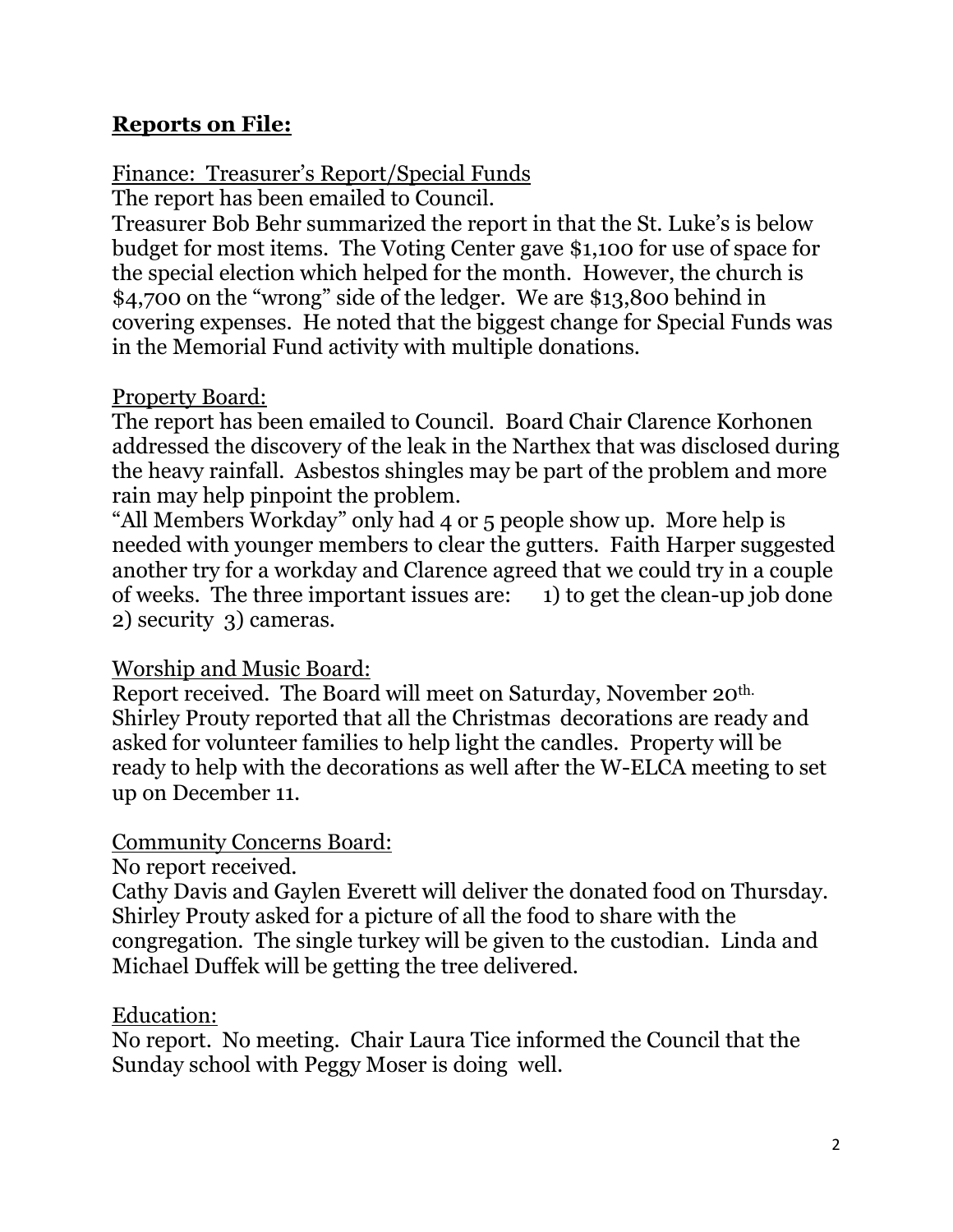Youth Board: No meeting. No report. Pumpkin bread fundraiser is set for Sunday, November 21, 2021.

Evangelism Board:

No meeting. No meeting.

- The Board has continued outreach with cards.
- They have greeters and roles assigned for December.
- Because of the changing weather conditions there will be no coffee and cookies until indoor gatherings in smaller spaces are appropriate.
- Welcome addresses at the beginning of the worship service will be reinstated to make sure visitors are given information packets and introduced to the congregation.

## W-ELCA:

Marlene Kiser, W-ELCA President, gave an oral report on the preparations for Thank Offering Sunday, November 21, 2021. The Christmas Party is on December 11, 2021

- There are sign-ups for the Schultz Hall event
- Food will be in containers and there will be a gift exchange
- After the annual party, the tree will be set up and decorated
- Clarence Korhonen advised that the ladders will be set up for the decorating
- Letter boxes for Christmas cards will be set up
- Announced the new W-ELCA Board elected:
	- o Faith Thomas, Vice President
	- o Connie Reule, Treasurer
	- o Marlene Kiser, Secretary
- W-ELCA is looking for a candidate for president

## **Presentation of Board Action Items for discussion/Council approval:**

# **Old /New Business:**

- **2022 Budget**
	- o Paul Maki, Finance Chair, reminded the Council that the Budget had been sent out last month and had asked for adjustments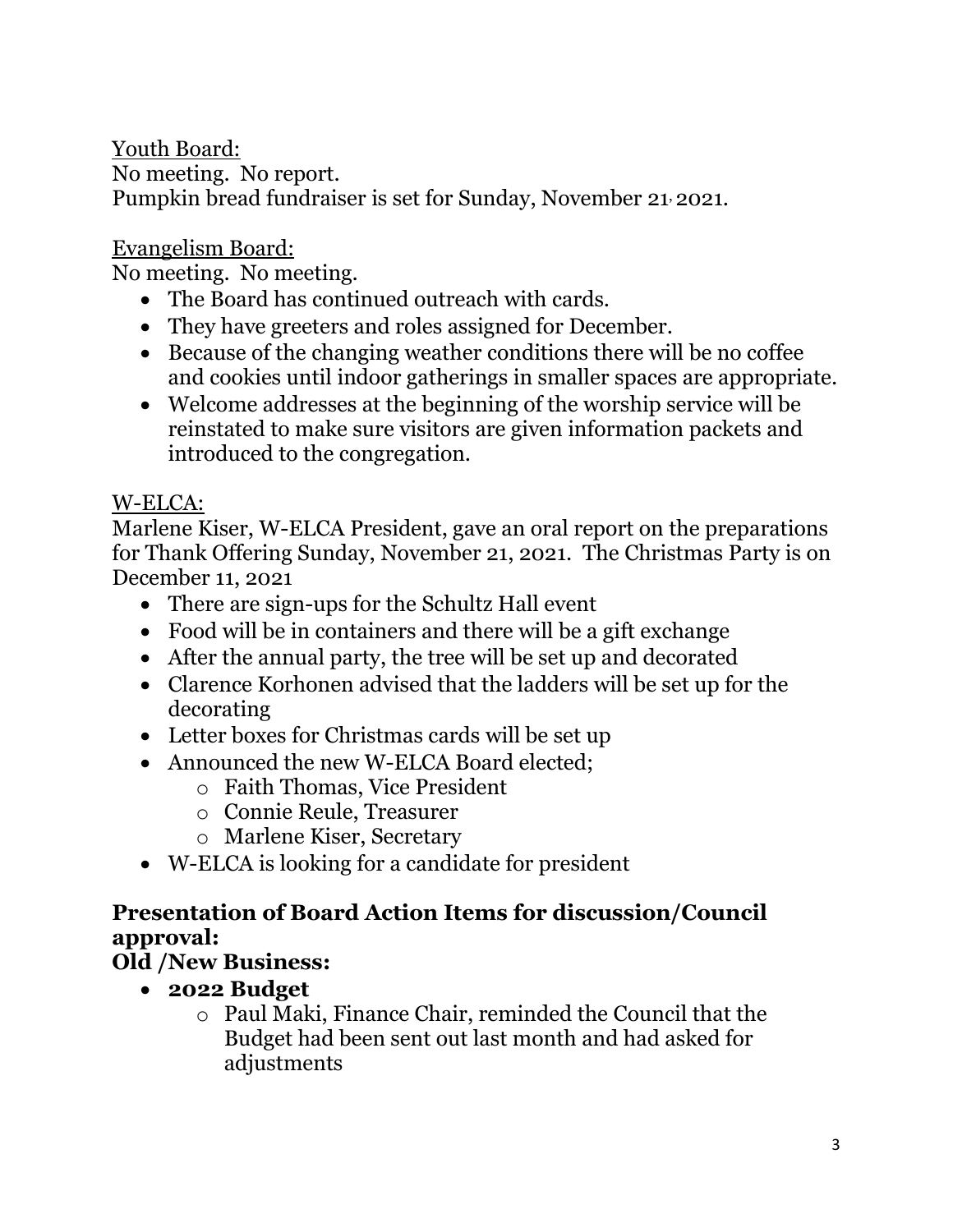- o The balance of the Budget had been done with some board monies reduced because of funds available in specific Special Funds.
- o Facility usage with Visions had been set but there appears to be some questions as to the dates and those attending workshops
	- Linda Duffek is in charge of facility usage and will confer with Visions about whether more than just teachers are to be attending.
- o Marlene Kiser asked about the three-quarters time pastor salary and compensation which is noted in the budget.
- o Faith Harper asked about Executive Board renewing Pastor Bill's contract since it is up next month, which was confirmed.
- o Fireworks money has not been moved to the General Fund yet and money is tight.

President Carolyn asked for a motion to approve the Budget. Marlene Kiser moved and Laura Tice seconded approval of the 2022 Budget as presented for the Annual Congregational Meeting. Motion passed unanimously.

## • **The Nominating Committee Report:**

- o Faith Harper reported that Elizabeth Brasier had accepted the nomination for Council Youth Board.
- o Carol Vance reported that she had made three contacts for Council Secretary but no one had accepted. She had two more people she was going to contact.
- o President Carolyn had been contacting the candidates for Council Treasurer. One candidate is asking for time to prayerfully consider the request.

# • **Transition Team Update:**

- o Pastor Bill was returning from vacation and there was no further information.
- o Paul Maki suggested at this point that progress was apparently at a standstill and that Council should consider going straight to a Call Committee. Marlene Kiser also expressed concern on behalf of the congregation after almost a year without a permanent pastor.
- o Faith Harper moved to go directly to a Call Committee and Clarence Korhonen seconded.